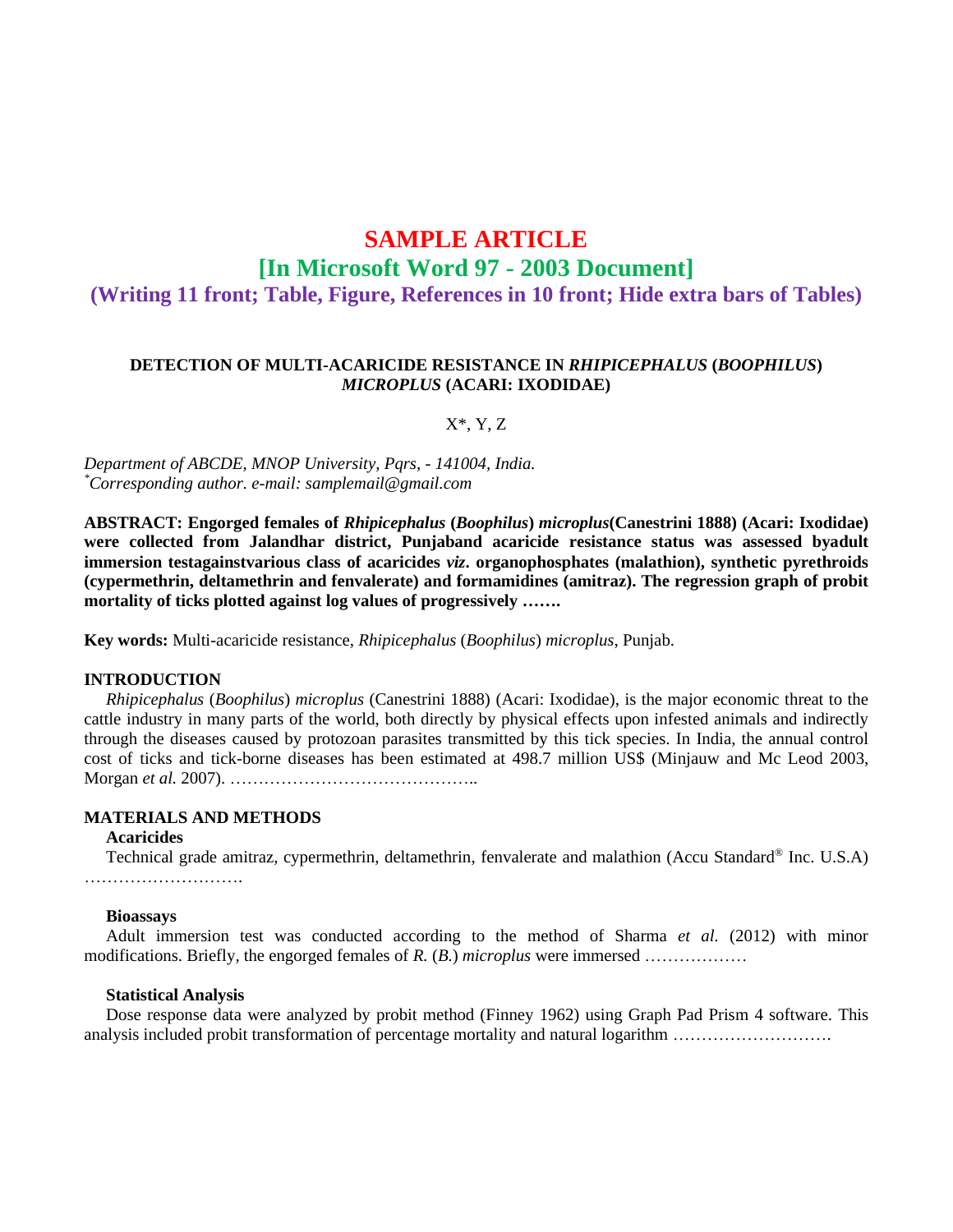## **RESULTS AND DISCUSSION**

The *R.* (*B.*) *microplus* population in this study showed resistance to all acaricides evaluated except cypermethrin and fenvalerate. The tested population showed different resistance ratios to various acaricides and highest RR<sub>95</sub> of 14.92 was recorded against deltamethrin. The slope…………………………………

## **CONCLUSION**

The present study reports for the first time a *R.* (*B.*) *microplus* population in Punjab with different levels of resistance to SP, OP and amitraz. The uncontrolled use of these …………………..

### **ACKNOWLEDGEMENT**

The authors are thankful to the …………………………..

#### **REFERENCES**

Castro-Janer E, Rifran L, Piaggio J, Gil A, Miller RJ, Schumaker TTS (2009) *In vitro* tests to establish LC50 and discriminating concentrations for fipronil against *Rhipicephalus* (*Boophilus*) *microplus* (Acari: Ixodidae) and their characterization. Vet Parasitol 162: 120-128.

FAO (2004) Resistance management and integrated parasite control in ruminants. Guidelines. Animal production and health division, FAO. 25-77.

Khangembam R, Singh H, Jyoti, Rath SS, Singh NK *et al.* (2018) Effect of synergists on ivermectin resistance in field populations of *Rhipicephalus* (*Boophilus*) *microplus* from Punjab districts, India. Ticks Tick-Borne Dis 9: 682-686.

………………………………………….

| Acaricide    | Slope $\pm$ SE (95%)<br>CL                        | $\mathbf{R}^2$ | $LC_{50}$ (ppm)<br>$(95\% \, CL)$ | $LC_{95}$ (ppm)<br>(95% CL)    | ${}^{\mathrm{a}}\mathrm{RR}_{50}$ | ${}^{\rm b}$ RR <sub>95</sub> |
|--------------|---------------------------------------------------|----------------|-----------------------------------|--------------------------------|-----------------------------------|-------------------------------|
| Amitraz      | 2.67<br>0.84<br>$+$<br>$(0.004 \text{ to } 5.35)$ | 0.772          | 628.4<br>$(592.8 - 666.1)$        | 1972.7<br>$(1738.1 - 2239.01)$ | 3.81                              | 4.04                          |
| Cypermethrin | $2.39 \pm 0.48$<br>$(0.86 \text{ to } 3.92)$      | 0.891          | 37.83<br>$(35.02 - 40.85)$        | 183.07<br>$(153.84 - 217.85)$  | 0.27                              | 0.52                          |
| Deltamethrin | $1.66 \pm 0.54$<br>$(-0.08 \text{ to } 3.41)$     | 0.753          | 45.57<br>$(40.32 - 51.49)$        | 441.56<br>$(342.29 - 569.61)$  | 3.40                              | 14.92                         |
| Fenvalerate  | $3.30 \pm 0.52$<br>$(1.64 \text{ to } 4.95)$      | 0.930          | 142.67<br>$(132.22 - 153.94)$     | 585.04<br>$(500.46 - 683.91)$  | 0.12                              | 0.26                          |
| Malathion    | $3.69 \pm 0.31$<br>$(2.67 \text{ to } 4.71)$      | 0.978          | 3436.7<br>$(3251.4 - 3632.6)$     | 9555.0<br>$(8208.8 - 11122.1)$ | 1.24                              | 1.86                          |

#### **Table 1. Results of adult immersion test to various acaricides performed on** *R.* **(***B.***)** *microplus***.**

<sup>a</sup>RR<sub>50</sub>: LC<sub>50</sub> of tick stain/LC<sub>50</sub> of susceptible strain.

 ${}^{b}RR_{95}$ : LC<sub>95</sub> of tick strain/LC<sub>95</sub> of susceptible strain.